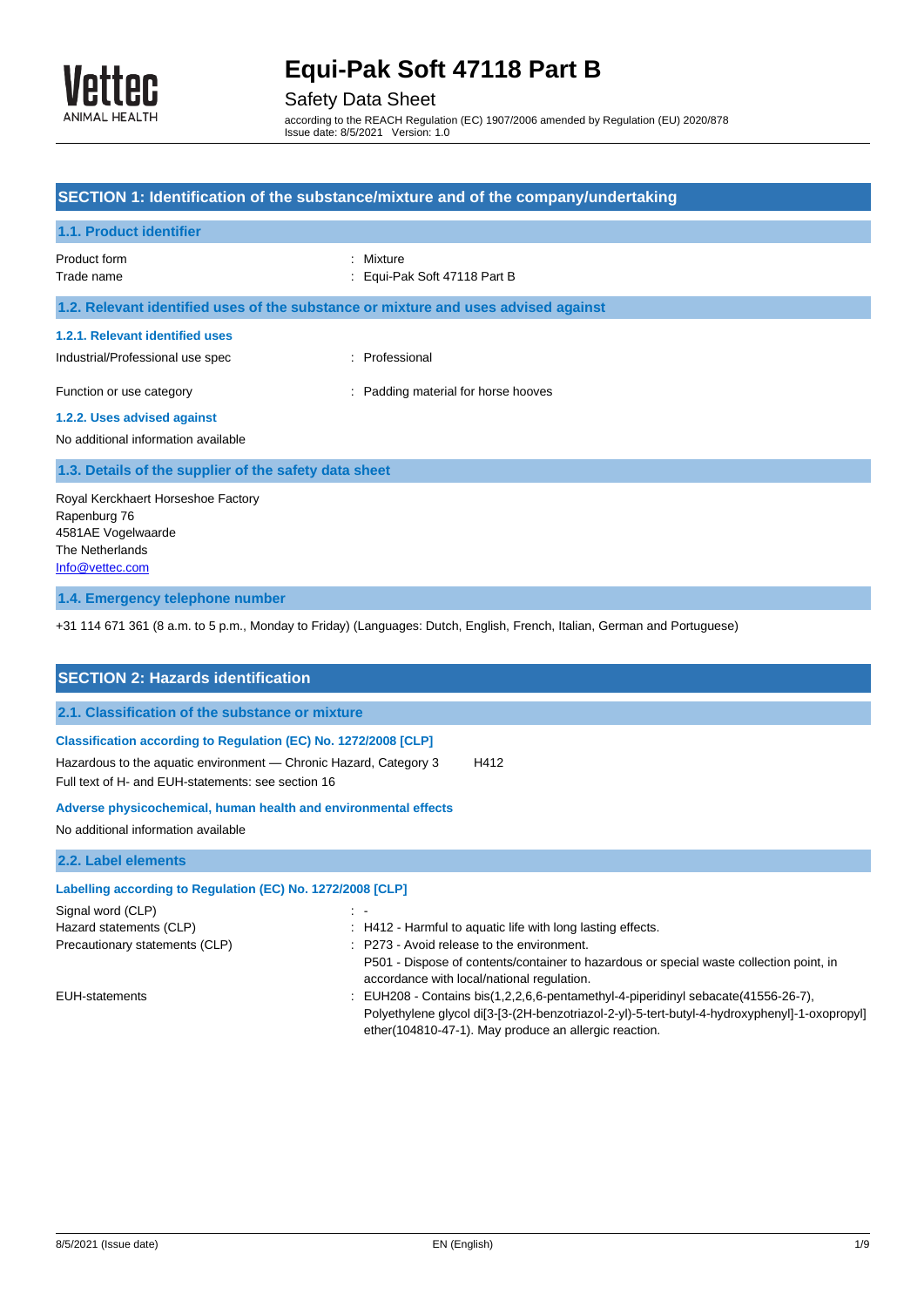## Safety Data Sheet

according to the REACH Regulation (EC) 1907/2006 amended by Regulation (EU) 2020/878

| <b>2.3. Other hazards</b> |  |
|---------------------------|--|

other hazards which do not result in classification : Persons previously sensitized to amines may develop a cross-sensitization reaction to certain other amines.

This substance/mixture does not meet the PBT criteria of REACH regulation, annex XIII This substance/mixture does not meet the vPvB criteria of REACH regulation, annex XIII

The mixture does not contain substance(s) included in the list established in accordance with Article 59(1) of REACH for having endocrine disrupting properties, or is not identified as having endocrine disrupting properties in accordance with the criteria set out in Commission Delegated Regulation (EU) 2017/2100 or Commission Regulation (EU) 2018/605

### **SECTION 3: Composition/information on ingredients**

#### **3.1. Substances**

#### Not applicable

#### **3.2. Mixtures**

| <b>Name</b>                                                                                             | <b>Product identifier</b>                                            | $\frac{9}{6}$ | <b>Classification according to</b><br><b>Regulation (EC) No. 1272/2008</b><br><b>[CLP]</b> |
|---------------------------------------------------------------------------------------------------------|----------------------------------------------------------------------|---------------|--------------------------------------------------------------------------------------------|
| N,N,N',N'-Tetrakis(2-hydroxypropyl)ethylenediamine                                                      | CAS-No.: 102-60-3<br>EC-No.: 203-041-4<br>REACH-no: Not available    | $1 - 10$      | Eye Irrit. 2, H319                                                                         |
| 1.4-Butanediol                                                                                          | CAS-No.: 110-63-4<br>EC-No.: 302-786-5<br>REACH-no: Not available    | $1 - 5$       | Acute Tox. 4 (Oral), H302<br>(ATE=500 mg/Kg bodyweight)<br>STOT SE 3, H336                 |
| bis(1,2,2,6,6-pentamethyl-4-piperidinyl sebacate                                                        | CAS-No.: 41556-26-7<br>EC-No.: 255-437-1<br>REACH-no: Not available  | $0.1 - 0.5$   | <b>Skin Sens. 1, H317</b><br>Aquatic Acute 1, H400<br>Aquatic Chronic 1, H410              |
| Polyethylene glycol dis3-[3-(2H-benzotriazol-2-yl)-5-<br>tert-butyl-4-hydroxyphenyl]-1-oxopropyl] ether | CAS-No.: 104810-47-1<br>EC-No.: 600-602-9<br>REACH-no: Not available | $0.1 - 0.5$   | <b>Skin Sens. 1, H317</b><br>Aquatic Chronic 2, H411                                       |

Full text of H- and EUH-statements: see section 16

| <b>SECTION 4: First aid measures</b>                             |                                                                                                                                                                                     |  |  |
|------------------------------------------------------------------|-------------------------------------------------------------------------------------------------------------------------------------------------------------------------------------|--|--|
| 4.1. Description of first aid measures                           |                                                                                                                                                                                     |  |  |
| First-aid measures general                                       | : Never give anything by mouth to an unconscious person. If you feel unwell, seek medical<br>advice (show the label where possible).                                                |  |  |
| First-aid measures after inhalation                              | : Allow affected person to breathe fresh air. Allow the victim to rest.                                                                                                             |  |  |
| First-aid measures after skin contact                            | : Remove affected clothing and wash all exposed skin area with mild soap and water,<br>followed by warm water rinse.                                                                |  |  |
| First-aid measures after eye contact                             | : Rinse cautiously with water for several minutes. Remove contact lenses, if present and easy<br>to do. Continue rinsing. If eye irritation persists: Get medical advice/attention. |  |  |
| First-aid measures after ingestion                               | : Rinse mouth. Do NOT induce vomiting. Obtain emergency medical attention.                                                                                                          |  |  |
| 4.2. Most important symptoms and effects, both acute and delayed |                                                                                                                                                                                     |  |  |
| Symptoms/effects after eye contact                               | : Causes serious eye irritation.                                                                                                                                                    |  |  |
|                                                                  | 4.3. Indication of any immediate medical attention and special treatment needed                                                                                                     |  |  |

No additional information available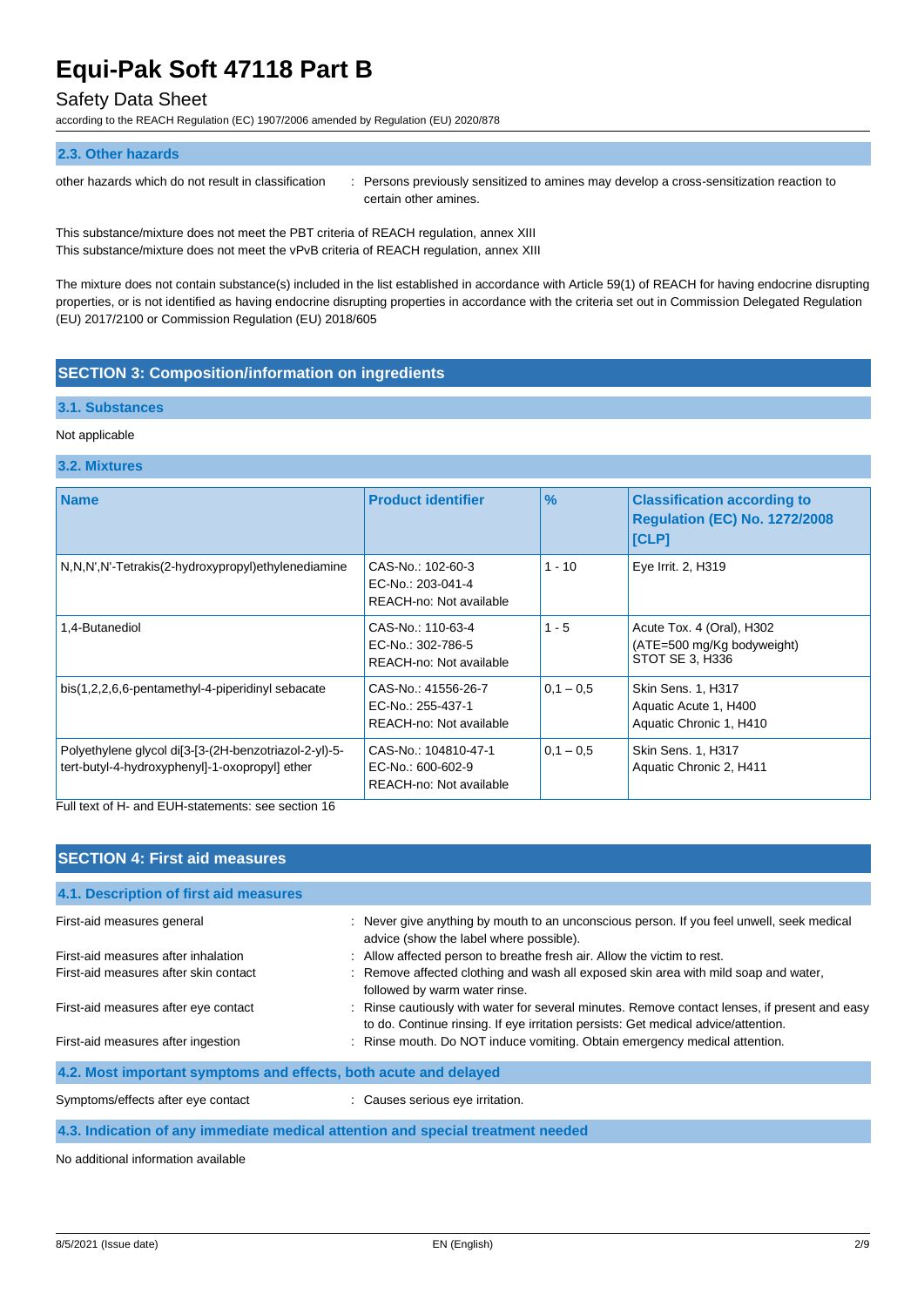# Safety Data Sheet

according to the REACH Regulation (EC) 1907/2006 amended by Regulation (EU) 2020/878

| <b>SECTION 5: Firefighting measures</b>                                                              |                                                                                                                                                                                                                                                                           |
|------------------------------------------------------------------------------------------------------|---------------------------------------------------------------------------------------------------------------------------------------------------------------------------------------------------------------------------------------------------------------------------|
| 5.1. Extinguishing media                                                                             |                                                                                                                                                                                                                                                                           |
| Suitable extinguishing media<br>Unsuitable extinguishing media                                       | : Foam. Dry powder. Carbon dioxide. Water spray. Sand.<br>: Do not use a heavy water stream.                                                                                                                                                                              |
| 5.2. Special hazards arising from the substance or mixture                                           |                                                                                                                                                                                                                                                                           |
| No additional information available                                                                  |                                                                                                                                                                                                                                                                           |
| 5.3. Advice for firefighters                                                                         |                                                                                                                                                                                                                                                                           |
| Firefighting instructions<br>Protective equipment for firefighters                                   | : Use water spray or fog for cooling exposed containers. Exercise caution when fighting any<br>chemical fire. Prevent fire fighting water from entering the environment.<br>Do not enter fire area without proper protective equipment, including respiratory protection. |
| <b>SECTION 6: Accidental release measures</b>                                                        |                                                                                                                                                                                                                                                                           |
| 6.1. Personal precautions, protective equipment and emergency procedures                             |                                                                                                                                                                                                                                                                           |
| 6.1.1. For non-emergency personnel<br><b>Emergency procedures</b><br>6.1.2. For emergency responders | : Evacuate unnecessary personnel.                                                                                                                                                                                                                                         |
| Protective equipment<br><b>Emergency procedures</b>                                                  | Equip cleanup crew with proper protection.<br>: Ventilate area.                                                                                                                                                                                                           |
| <b>6.2. Environmental precautions</b>                                                                |                                                                                                                                                                                                                                                                           |
|                                                                                                      | Prevent entry to sewers and public waters. Notify authorities if liquid enters sewers or public waters. Avoid release to the environment.                                                                                                                                 |

| 6.3. Methods and material for containment and cleaning up |                                                                                                                                                   |  |
|-----------------------------------------------------------|---------------------------------------------------------------------------------------------------------------------------------------------------|--|
| Methods for cleaning up                                   | : Soak up spills with inert solids, such as clay or diatomaceous earth as soon as possible.<br>Collect spillage. Store away from other materials. |  |

## **6.4. Reference to other sections**

See Heading 8. Exposure controls and personal protection.

| <b>SECTION 7: Handling and storage</b>                            |                                                                                                                                                                                                        |  |  |
|-------------------------------------------------------------------|--------------------------------------------------------------------------------------------------------------------------------------------------------------------------------------------------------|--|--|
| 7.1. Precautions for safe handling                                |                                                                                                                                                                                                        |  |  |
| Precautions for safe handling                                     | : Wash hands and other exposed areas with mild soap and water before eating, drinking or<br>smoking and when leaving work. Provide good ventilation in process area to prevent<br>formation of vapour. |  |  |
| Hygiene measures                                                  | : Wash hands, forearms and face thoroughly after handling.                                                                                                                                             |  |  |
| 7.2. Conditions for safe storage, including any incompatibilities |                                                                                                                                                                                                        |  |  |
| Storage conditions                                                | : Keep only in the original container in a cool, well ventilated place away from : Strong<br>oxidizing agents.                                                                                         |  |  |
| Incompatible materials                                            | : Strong acids. Strong oxidizing agents.                                                                                                                                                               |  |  |
| 7.3. Specific end use(s)                                          |                                                                                                                                                                                                        |  |  |

No additional information available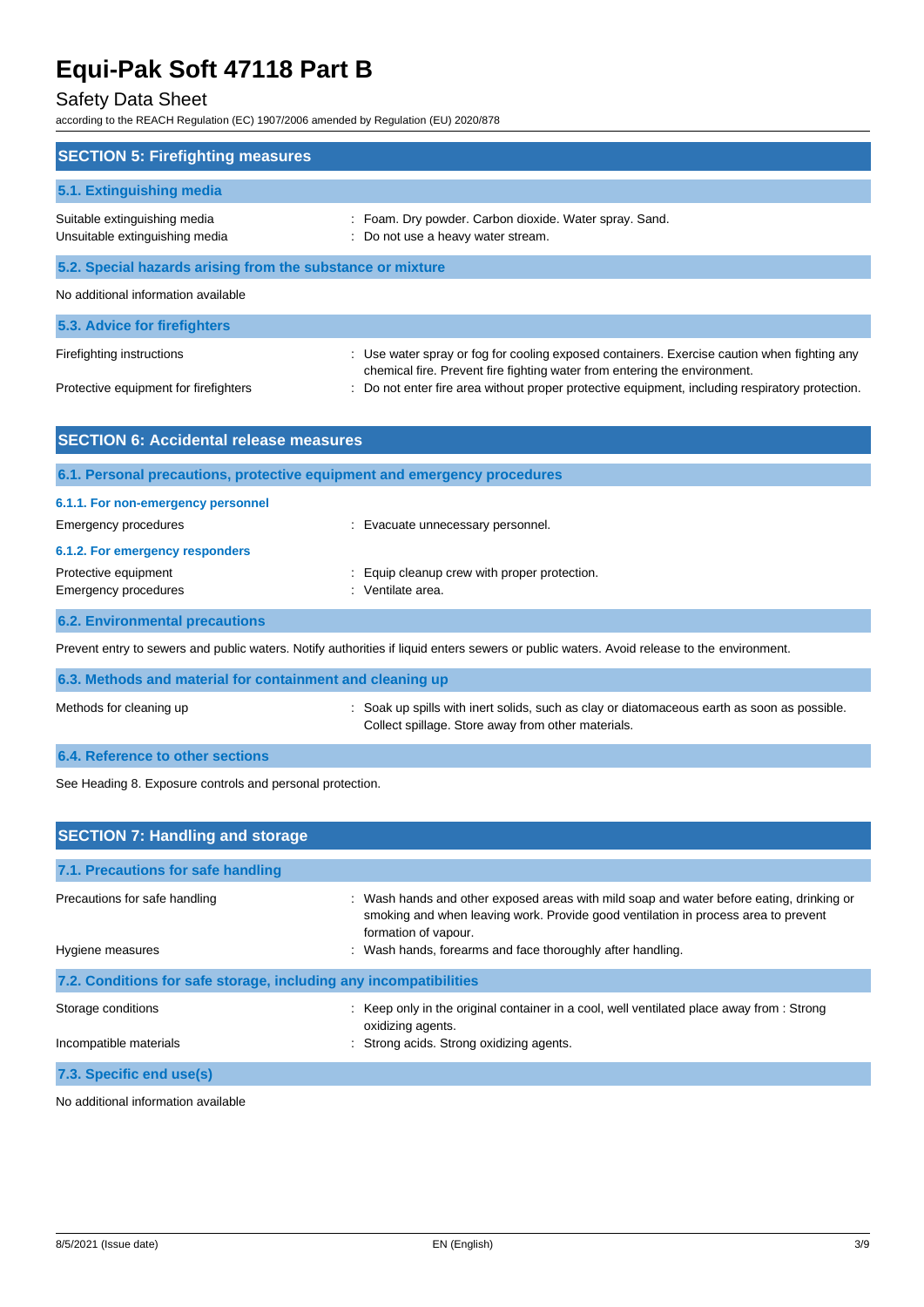## Safety Data Sheet

according to the REACH Regulation (EC) 1907/2006 amended by Regulation (EU) 2020/878

#### **SECTION 8: Exposure controls/personal protection**

#### **8.1. Control parameters**

#### **8.1.1 National occupational exposure and biological limit values**

No additional information available

#### **8.1.2. Recommended monitoring procedures**

No additional information available

#### **8.1.3. Air contaminants formed**

No additional information available

#### **8.1.4. DNEL and PNEC**

No additional information available

#### **8.1.5. Control banding**

No additional information available

**8.2. Exposure controls**

### **8.2.1. Appropriate engineering controls**

No additional information available

### **8.2.2. Personal protection equipment**

#### **Personal protective equipment symbol(s):**



#### **8.2.2.1. Eye and face protection**

#### **Eye protection:**

Safety glasses. Wear eye glasses with side protection according to EN 166.

### **8.2.2.2. Skin protection**

#### **Skin and body protection:**

Long-sleeved apron/clothing with liquid tight type 3, protective against liquid chemicals (tested EN 14605)

#### **Hand protection:**

Protective gloves. EN 374. Butyl rubber. Break through time: ≥ 480 min. Layer thickness : >1,1 mm.

## **8.2.2.3. Respiratory protection**

### **Respiratory protection:**

This product should not be used under conditions of poor ventilation unless a protective mask with an appropriate gas filter (i.e. type A1 according to standard EN 14387) is used.

## **8.2.2.4. Thermal hazards**

No additional information available

### **8.2.3. Environmental exposure controls**

#### **Other information:**

Do not eat, drink or smoke during use.

| <b>SECTION 9: Physical and chemical properties</b>         |                          |  |  |
|------------------------------------------------------------|--------------------------|--|--|
| 9.1. Information on basic physical and chemical properties |                          |  |  |
| Physical state                                             | : Liguid                 |  |  |
| Colour                                                     | : Colourless.            |  |  |
| Appearance                                                 | : Clear. Viscous liquid. |  |  |
| Odour                                                      | : None.                  |  |  |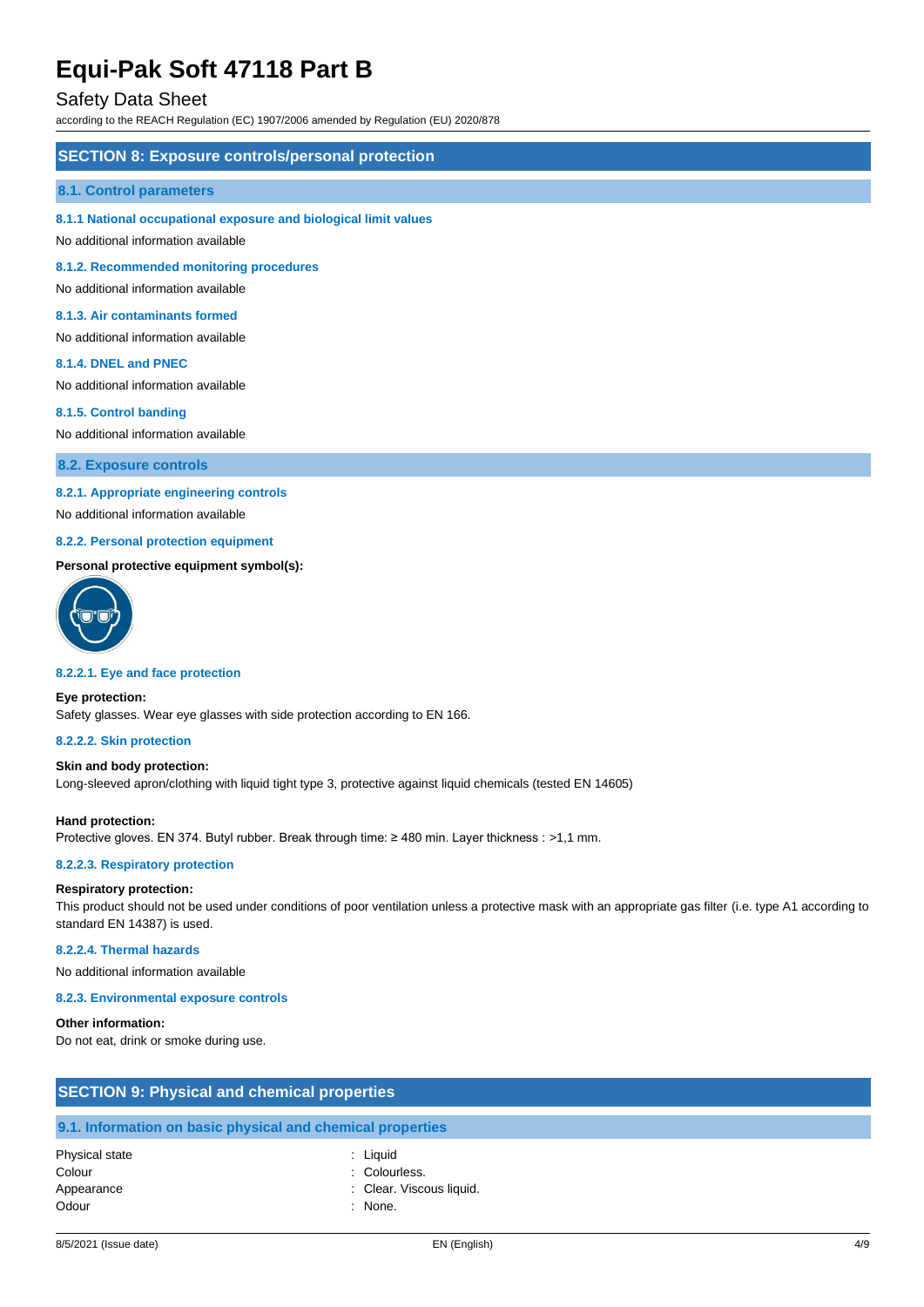## Safety Data Sheet

according to the REACH Regulation (EC) 1907/2006 amended by Regulation (EU) 2020/878

| Odour threshold                                 | Not available              |
|-------------------------------------------------|----------------------------|
| Melting point                                   | Not available              |
| Freezing point                                  | Not available              |
| Boiling point                                   | Not available              |
| Flammability                                    | Non flammable.             |
| <b>Explosive limits</b>                         | Not available              |
| Lower explosive limit (LEL)                     | Not available              |
| Upper explosive limit (UEL)                     | Not available              |
| Flash point                                     | > 143.3 °C                 |
| Auto-ignition temperature                       | Not available              |
| Decomposition temperature                       | Not available              |
| рH                                              | Not available              |
| Viscosity, kinematic                            | Not available              |
| Viscosity, dynamic                              | $800 - 1200$ mPa $\cdot$ s |
| Solubility                                      | Not available              |
| Partition coefficient n-octanol/water (Log Kow) | Not available              |
| Vapour pressure                                 | Not available              |
| Vapour pressure at 50 °C                        | Not available              |
| Density                                         | Not available              |
| Relative density                                | $1.03$ g/cm <sup>3</sup>   |
| Relative vapour density at 20 °C                | >1                         |
| Particle size                                   | Not applicable             |
| Particle size distribution                      | Not applicable             |
| Particle shape                                  | Not applicable             |
| Particle aspect ratio                           | Not applicable             |
| Particle aggregation state                      | Not applicable             |
| Particle agglomeration state                    | Not applicable             |
| Particle specific surface area                  | Not applicable             |
| Particle dustiness                              | Not applicable             |
|                                                 |                            |

**9.2. Other information**

#### **9.2.1. Information with regard to physical hazard classes**

No additional information available

## **9.2.2. Other safety characteristics**

Relative evaporation rate (water=1)  $\leq 1$ 

| <b>SECTION 10: Stability and reactivity</b> |  |
|---------------------------------------------|--|
|                                             |  |

## **10.1. Reactivity**

No dangerous reactions known under normal conditions of use.

**10.2. Chemical stability**

The product is stable at normal handling and storage conditions.

### **10.3. Possibility of hazardous reactions**

None known.

**10.4. Conditions to avoid**

## None known.

**10.5. Incompatible materials**

Strong acids. Oxidising agents.

**10.6. Hazardous decomposition products**

Nitrogen oxides. Aldehydes. Carbon dioxide. Carbon monoxide.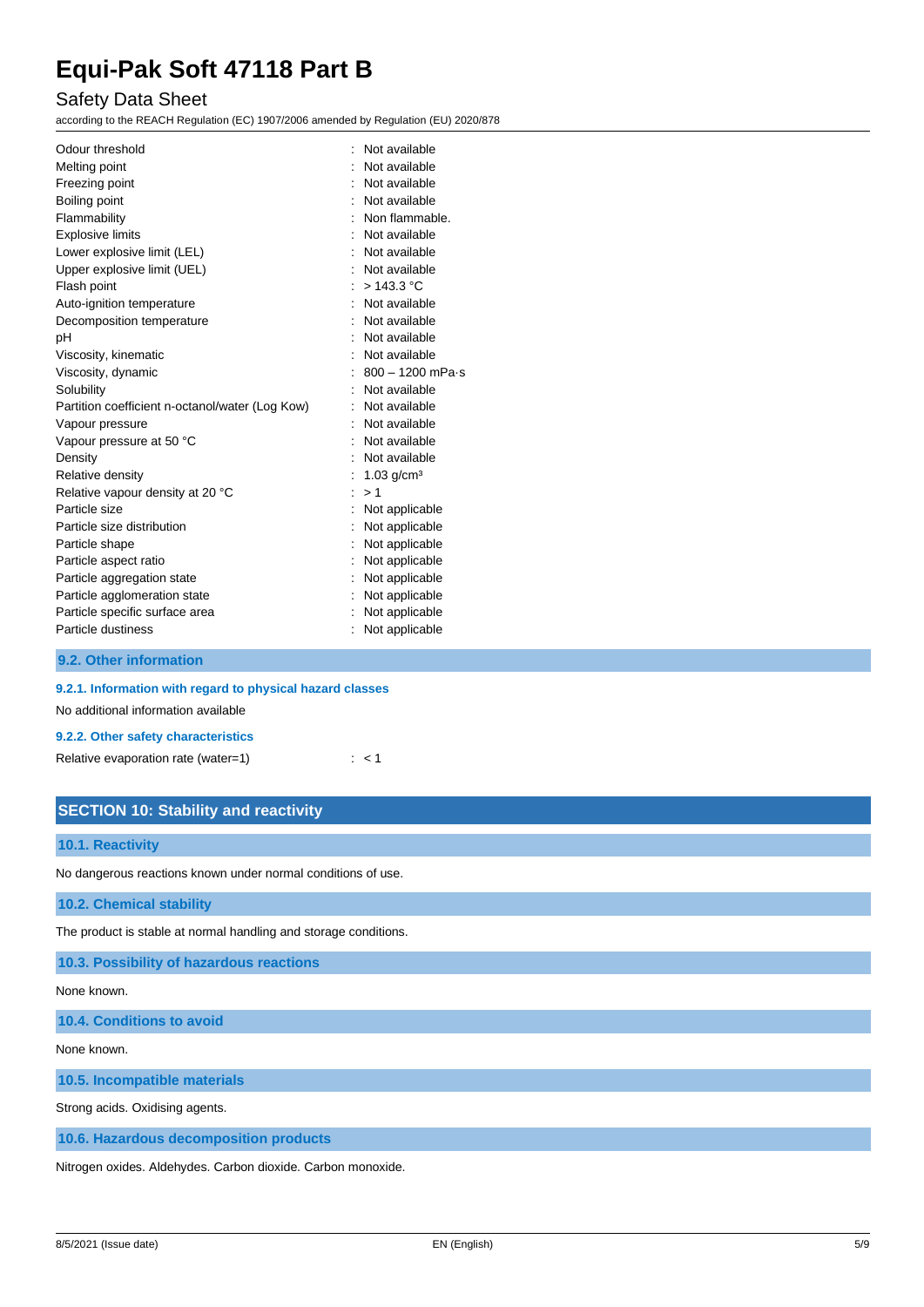# Safety Data Sheet

according to the REACH Regulation (EC) 1907/2006 amended by Regulation (EU) 2020/878

| <b>SECTION 11: Toxicological information</b>                                                                                                                                                                                                                                                                                                                                           |                                                                                                                                                                                                                                                                                                                                                                                                                                                                                                                                                    |  |  |  |
|----------------------------------------------------------------------------------------------------------------------------------------------------------------------------------------------------------------------------------------------------------------------------------------------------------------------------------------------------------------------------------------|----------------------------------------------------------------------------------------------------------------------------------------------------------------------------------------------------------------------------------------------------------------------------------------------------------------------------------------------------------------------------------------------------------------------------------------------------------------------------------------------------------------------------------------------------|--|--|--|
| 11.1. Information on hazard classes as defined in Regulation (EC) No 1272/2008                                                                                                                                                                                                                                                                                                         |                                                                                                                                                                                                                                                                                                                                                                                                                                                                                                                                                    |  |  |  |
| Acute toxicity (oral)<br>Acute toxicity (dermal)<br>Acute toxicity (inhalation)                                                                                                                                                                                                                                                                                                        | : Not classified<br>Not classified<br>Not classified                                                                                                                                                                                                                                                                                                                                                                                                                                                                                               |  |  |  |
| 1,4-Butanediol (110-63-4)                                                                                                                                                                                                                                                                                                                                                              |                                                                                                                                                                                                                                                                                                                                                                                                                                                                                                                                                    |  |  |  |
| LD50 oral rat                                                                                                                                                                                                                                                                                                                                                                          | 1500 mg/kg                                                                                                                                                                                                                                                                                                                                                                                                                                                                                                                                         |  |  |  |
| LD50 dermal rat                                                                                                                                                                                                                                                                                                                                                                        | 2000 mg/kg                                                                                                                                                                                                                                                                                                                                                                                                                                                                                                                                         |  |  |  |
| LC50 Inhalation - Rat                                                                                                                                                                                                                                                                                                                                                                  | $> 5.14$ mg/l/4h                                                                                                                                                                                                                                                                                                                                                                                                                                                                                                                                   |  |  |  |
| Skin corrosion/irritation<br>Additional information<br>Serious eye damage/irritation<br>Respiratory or skin sensitisation<br>Additional information<br>Germ cell mutagenicity<br>Additional information<br>Carcinogenicity<br>Additional information<br>Reproductive toxicity<br>Additional information<br>STOT-single exposure<br>Additional information<br>1,4-Butanediol (110-63-4) | Not classified<br>Based on available data, the classification criteria are not met<br>Not classified<br>Not classified<br>Based on available data, the classification criteria are not met<br>Not classified<br>Based on available data, the classification criteria are not met<br>Not classified<br>Based on available data, the classification criteria are not met<br>Not classified<br>Based on available data, the classification criteria are not met<br>Not classified<br>Based on available data, the classification criteria are not met |  |  |  |
| STOT-single exposure                                                                                                                                                                                                                                                                                                                                                                   | May cause drowsiness or dizziness.                                                                                                                                                                                                                                                                                                                                                                                                                                                                                                                 |  |  |  |
| STOT-repeated exposure<br>Additional information<br>Aspiration hazard<br>Additional information                                                                                                                                                                                                                                                                                        | Not classified<br>Based on available data, the classification criteria are not met<br>Not classified<br>Based on available data, the classification criteria are not met                                                                                                                                                                                                                                                                                                                                                                           |  |  |  |
| 11.2. Information on other hazards                                                                                                                                                                                                                                                                                                                                                     |                                                                                                                                                                                                                                                                                                                                                                                                                                                                                                                                                    |  |  |  |
| 11.2.1. Endocrine disrupting properties<br>No additional information available<br>11.2.2. Other information<br>Potential Adverse human health effects and                                                                                                                                                                                                                              | : Based on available data, the classification criteria are not met                                                                                                                                                                                                                                                                                                                                                                                                                                                                                 |  |  |  |
| symptoms<br><b>SECTION 12: Ecological information</b>                                                                                                                                                                                                                                                                                                                                  |                                                                                                                                                                                                                                                                                                                                                                                                                                                                                                                                                    |  |  |  |
|                                                                                                                                                                                                                                                                                                                                                                                        |                                                                                                                                                                                                                                                                                                                                                                                                                                                                                                                                                    |  |  |  |
| 12.1. Toxicity                                                                                                                                                                                                                                                                                                                                                                         |                                                                                                                                                                                                                                                                                                                                                                                                                                                                                                                                                    |  |  |  |
| Ecology - water<br>Hazardous to the aquatic environment, short-term                                                                                                                                                                                                                                                                                                                    | Harmful to aquatic life with long lasting effects.<br>: Not classified                                                                                                                                                                                                                                                                                                                                                                                                                                                                             |  |  |  |

#### (acute) Hazardous to the aquatic environment, long-term (chronic) : Harmful to aquatic life with long lasting effects.

| 12.2. Persistence and degradability |                                                         |  |
|-------------------------------------|---------------------------------------------------------|--|
| <b>Equi-Pak Soft 47118 Part B</b>   |                                                         |  |
| Persistence and degradability       | May cause long-term adverse effects in the environment. |  |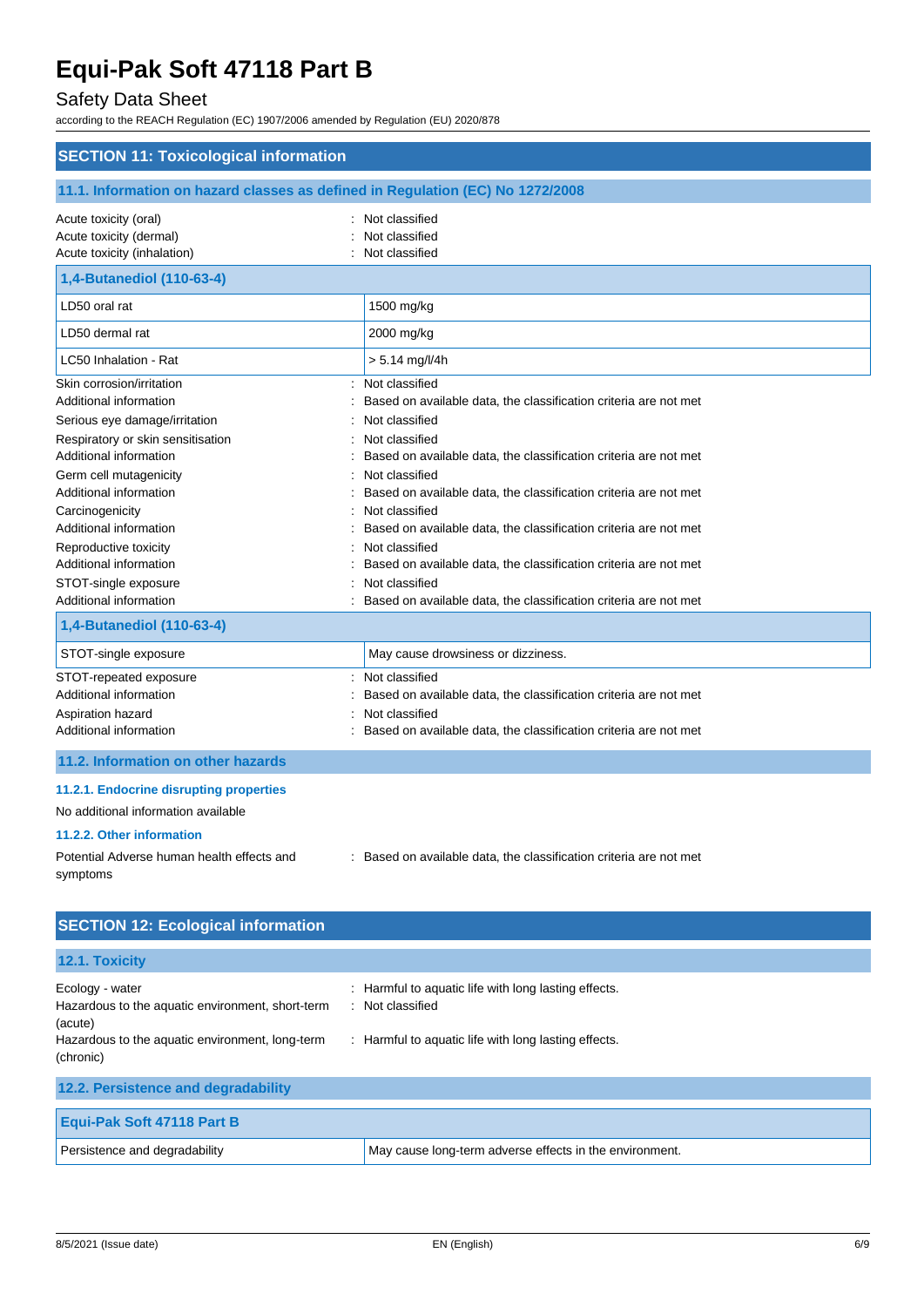# Safety Data Sheet

according to the REACH Regulation (EC) 1907/2006 amended by Regulation (EU) 2020/878

| 12.3. Bioaccumulative potential            |                                     |  |
|--------------------------------------------|-------------------------------------|--|
| Equi-Pak Soft 47118 Part B                 |                                     |  |
| Bioaccumulative potential                  | Not established.                    |  |
| 12.4. Mobility in soil                     |                                     |  |
| No additional information available        |                                     |  |
| 12.5. Results of PBT and vPvB assessment   |                                     |  |
| No additional information available        |                                     |  |
| 12.6. Endocrine disrupting properties      |                                     |  |
| No additional information available        |                                     |  |
| 12.7. Other adverse effects                |                                     |  |
| Additional information                     | : Avoid release to the environment. |  |
|                                            |                                     |  |
| <b>SECTION 13: Disposal considerations</b> |                                     |  |

| 13.1. Waste treatment methods              |                                                                                                                                                                                                                                             |
|--------------------------------------------|---------------------------------------------------------------------------------------------------------------------------------------------------------------------------------------------------------------------------------------------|
| Product/Packaging disposal recommendations | : Dispose in a safe manner in accordance with local/national regulations. Dispose of<br>contents/container to hazardous or special waste collection point, in accordance with local,<br>regional, national and/or international regulation. |
| Ecology - waste materials                  | : Avoid release to the environment.                                                                                                                                                                                                         |

## **SECTION 14: Transport information**

### In accordance with ADR / IMDG / IATA / ADN / RID

| <b>ADR</b>                             | <b>IMDG</b>    | <b>IATA</b>    | <b>ADN</b>     | <b>RID</b>     |
|----------------------------------------|----------------|----------------|----------------|----------------|
| 14.1. UN number or ID number           |                |                |                |                |
| Not applicable                         | Not applicable | Not applicable | Not applicable | Not applicable |
| 14.2. UN proper shipping name          |                |                |                |                |
| Not applicable                         | Not applicable | Not applicable | Not applicable | Not applicable |
| 14.3. Transport hazard class(es)       |                |                |                |                |
| Not applicable                         | Not applicable | Not applicable | Not applicable | Not applicable |
| 14.4. Packing group                    |                |                |                |                |
| Not applicable                         | Not applicable | Not applicable | Not applicable | Not applicable |
| <b>14.5. Environmental hazards</b>     |                |                |                |                |
| Not applicable                         | Not applicable | Not applicable | Not applicable | Not applicable |
| No supplementary information available |                |                |                |                |

**14.6. Special precautions for user**

**Overland transport**

Not applicable

**Transport by sea**

Not applicable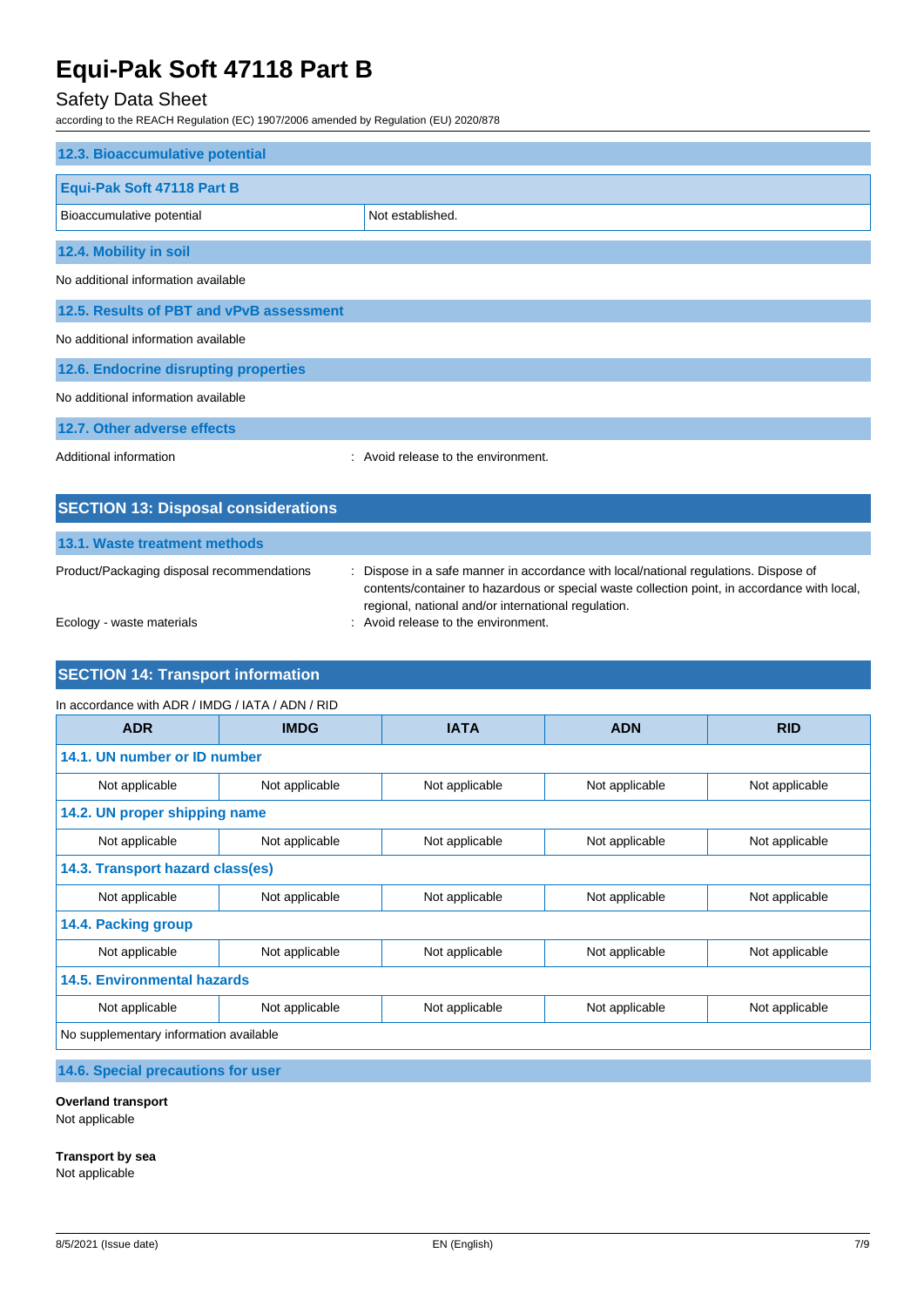## Safety Data Sheet

according to the REACH Regulation (EC) 1907/2006 amended by Regulation (EU) 2020/878

#### **Air transport**

Not applicable

#### **Inland waterway transport**

Not applicable

## **Rail transport**

Not applicable

#### **14.7. Maritime transport in bulk according to IMO instruments**

#### Not applicable

## **SECTION 15: Regulatory information**

**15.1. Safety, health and environmental regulations/legislation specific for the substance or mixture**

#### **15.1.1. EU-Regulations**

| <b>EU restriction list (REACH Annex XVII)</b> |                                                                                                                                                                                                                              |  |
|-----------------------------------------------|------------------------------------------------------------------------------------------------------------------------------------------------------------------------------------------------------------------------------|--|
| Reference code                                | <b>Applicable on</b>                                                                                                                                                                                                         |  |
| 3(b)                                          | N,N,N',N'-Tetrakis(2-hydroxypropyl)ethylenediamine; 1,4-Butanediol; bis(1,2,2,6,6-pentamethyl-4-piperidinyl<br>sebacate; Polyethylene glycol di[3-[3-(2H-benzotriazol-2-yl)-5-tert-butyl-4-hydroxyphenyl]-1-oxopropyl] ether |  |
| 3(c)                                          | Equi-Pak Soft 47118 Part B; bis(1,2,2,6,6-pentamethyl-4-piperidinyl sebacate; Polyethylene glycol di[3-[3-(2H-<br>benzotriazol-2-yl)-5-tert-butyl-4-hydroxyphenyl]-1-oxopropyl] ether                                        |  |

Contains no substance on the REACH candidate list

Contains no REACH Annex XIV substances

Contains no substance subject to Regulation (EU) No 649/2012 of the European Parliament and of the Council of 4 July 2012 concerning the export and import of hazardous chemicals.

Contains no substance subject to Regulation (EU) No 2019/1021 of the European Parliament and of the Council of 20 June 2019 on persistent organic pollutants

Contains no substance subject to Regulation (EU) 2019/1148 of the European Parliament and of the Council of 20 June 2019 on the marketing and use of explosives precursors.

#### **15.1.2. National regulations**

**Germany**

| OUTHAILY                                           |                                                                                                                                                                                        |
|----------------------------------------------------|----------------------------------------------------------------------------------------------------------------------------------------------------------------------------------------|
| <b>Employment restrictions</b>                     | : Observe restrictions according Act on the Protection of Working Mothers (MuSchG)<br>Observe restrictions according Act on the Protection of Young People in Employment<br>(JArbSchG) |
| Water hazard class (WGK)                           | : WGK 1, Slightly hazardous to water (Classification according to AwSV, Annex 1)                                                                                                       |
| Hazardous Incident Ordinance (12. BImSchV)         | : Is not subject of the Hazardous Incident Ordinance (12. BImSchV)                                                                                                                     |
| <b>Netherlands</b>                                 |                                                                                                                                                                                        |
| SZW-lijst van kankerverwekkende stoffen            | : 1.4-Butanediol is listed                                                                                                                                                             |
| SZW-lijst van mutagene stoffen                     | : 1,4-Butanediol is listed                                                                                                                                                             |
| SZW-lijst van reprotoxische stoffen – Borstvoeding | : None of the components are listed                                                                                                                                                    |
| SZW-lijst van reprotoxische stoffen -              | : None of the components are listed                                                                                                                                                    |
| Vruchtbaarheid                                     |                                                                                                                                                                                        |
| SZW-lijst van reprotoxische stoffen - Ontwikkeling | : None of the components are listed                                                                                                                                                    |
|                                                    |                                                                                                                                                                                        |

**15.2. Chemical safety assessment**

No chemical safety assessment has been carried out

| <b>SECTION 16: Other information</b> |                                                                                                                                                                                                                                                                                          |
|--------------------------------------|------------------------------------------------------------------------------------------------------------------------------------------------------------------------------------------------------------------------------------------------------------------------------------------|
| Sources of Key data                  | : REGULATION (EC) No 1272/2008 OF THE EUROPEAN PARLIAMENT AND OF THE<br>COUNCIL of 16 December 2008 on classification, labelling and packaging of substances<br>and mixtures, amending and repealing Directives 67/548/EEC and 1999/45/EC, and<br>amending Regulation (EC) No 1907/2006. |
| Other information                    | $:$ None.                                                                                                                                                                                                                                                                                |